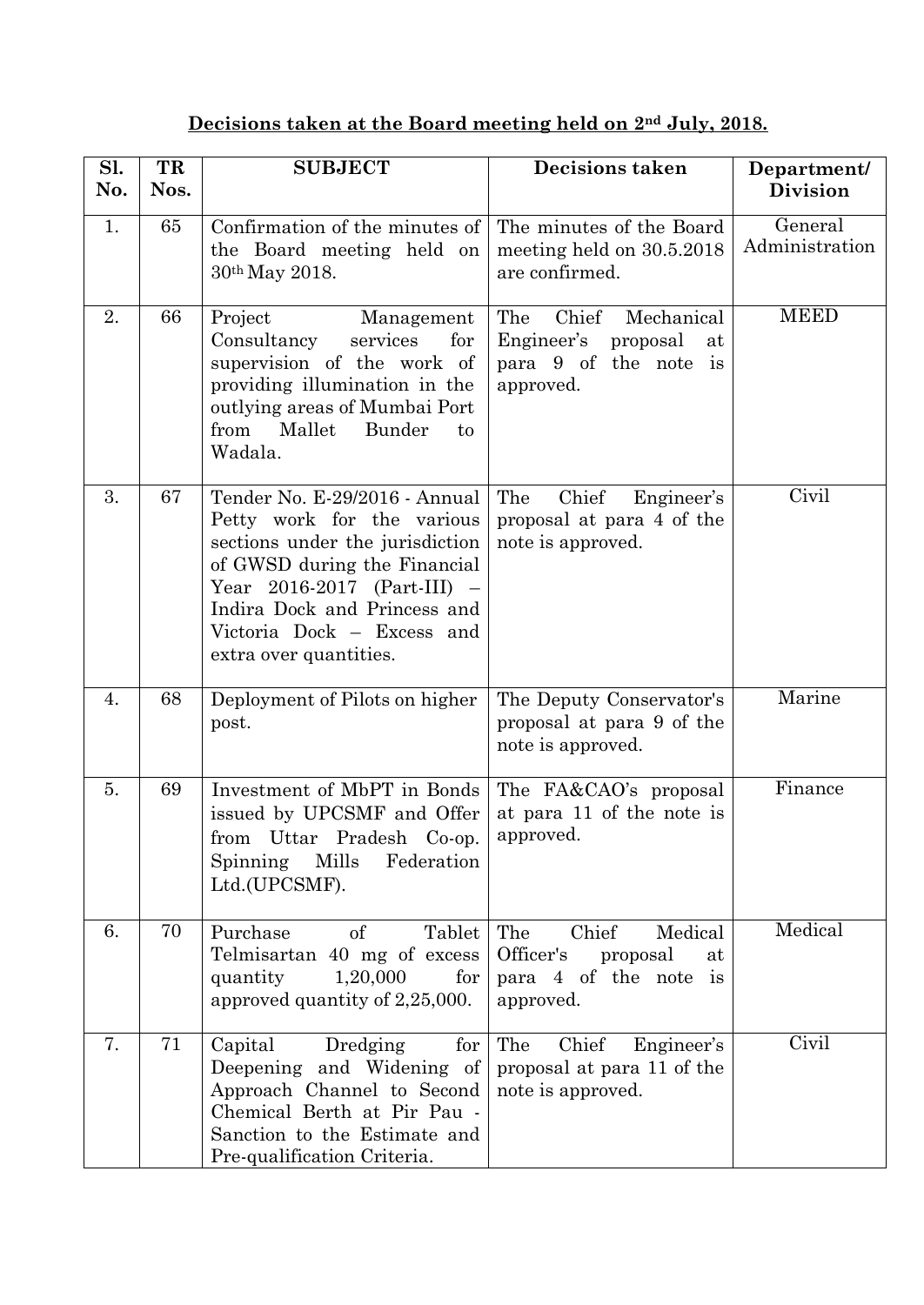| Sl.<br>No. | TR<br>Nos. | <b>SUBJECT</b>                                                                                                                                                                                                                                                                                                                                                                                                   | <b>Decisions taken</b>                                                                          | Department/<br><b>Division</b> |
|------------|------------|------------------------------------------------------------------------------------------------------------------------------------------------------------------------------------------------------------------------------------------------------------------------------------------------------------------------------------------------------------------------------------------------------------------|-------------------------------------------------------------------------------------------------|--------------------------------|
| 8.         | 72         | Empanelment of more Nos. of<br>Private<br>Super-Speciality<br>Hospitals/Diagnostic Centres<br>at Mumbai, Navi Mumbai,<br>Thane, Kalyan to provide<br>secondary and tertiary care<br>treatment which<br>are<br>not<br>available at<br>Mumbai Port<br>Trust Hospital on credit basis<br>at the prevailing rate<br>of<br>CGHS, Mumbai city for a<br>period of two years.                                            | The<br>Chief<br>Medical<br>Officer's<br>proposal<br>at<br>para 7 of the note is<br>approved.    | Medical                        |
| 9.         | 73         | Mandatory Installation of LED<br>based lighting in Government<br>Buildings - Replacement of<br>tube lights by EESL.                                                                                                                                                                                                                                                                                              | The<br>Chief<br>Mechanical<br>Engineer's proposal at<br>para 13 of the note is<br>approved.     | <b>MEED</b>                    |
| 10.        | 74         | (i) Tender for Operation of<br>Floating<br>Restaurant<br>in<br>Mumbai<br>Port<br>Tender<br>No.TM/BDC/FR(01/2017)/18<br>14 at Girgaum Chowpatty $-$<br>Extension<br>for<br>Kiran<br>Resources Pvt. Ltd.<br>(ii) Tender for Operation of<br>Floating<br>Restaurant<br>in<br>Mumbai<br>Port<br>Tender<br>No.TM/BDC/FR(04/2017-<br>18/51 at Gateway of India<br>Smt.<br>Extension<br>for<br>Shripriya Dalmia Thirani | The Traffic Manager's<br>proposal at para 9 of the<br>note is approved.                         | Traffic                        |
| 11.        | 75         | Providing<br>hire<br>basis,<br>on<br>maintaining<br>and<br>operating<br>photocopy machine at CE's<br>Office, MBPT, 3rd Floor, Port<br>Bhavan, Ballard Estate.                                                                                                                                                                                                                                                    | The<br>Chief<br>Engineer's<br>proposal at<br>para 6 of<br>the note is approved.                 | Civil                          |
| 12.        | 76         | Tender<br>for<br>allotment<br>of<br>open/covered space for offshore<br>activities viz. storage/ cargo<br>with<br>operation<br><b>or</b><br>without<br>installation of facilities, cargo<br>handling equipment within the<br>earmarked area at 14 Victoria<br>Dock of Mumbai Port.<br>- Tender No. TM/ID/01/2018.                                                                                                 | The<br>Traffic<br>Manager's<br>proposal at para 9 of the<br>note is approved.<br>$\overline{2}$ | Traffic                        |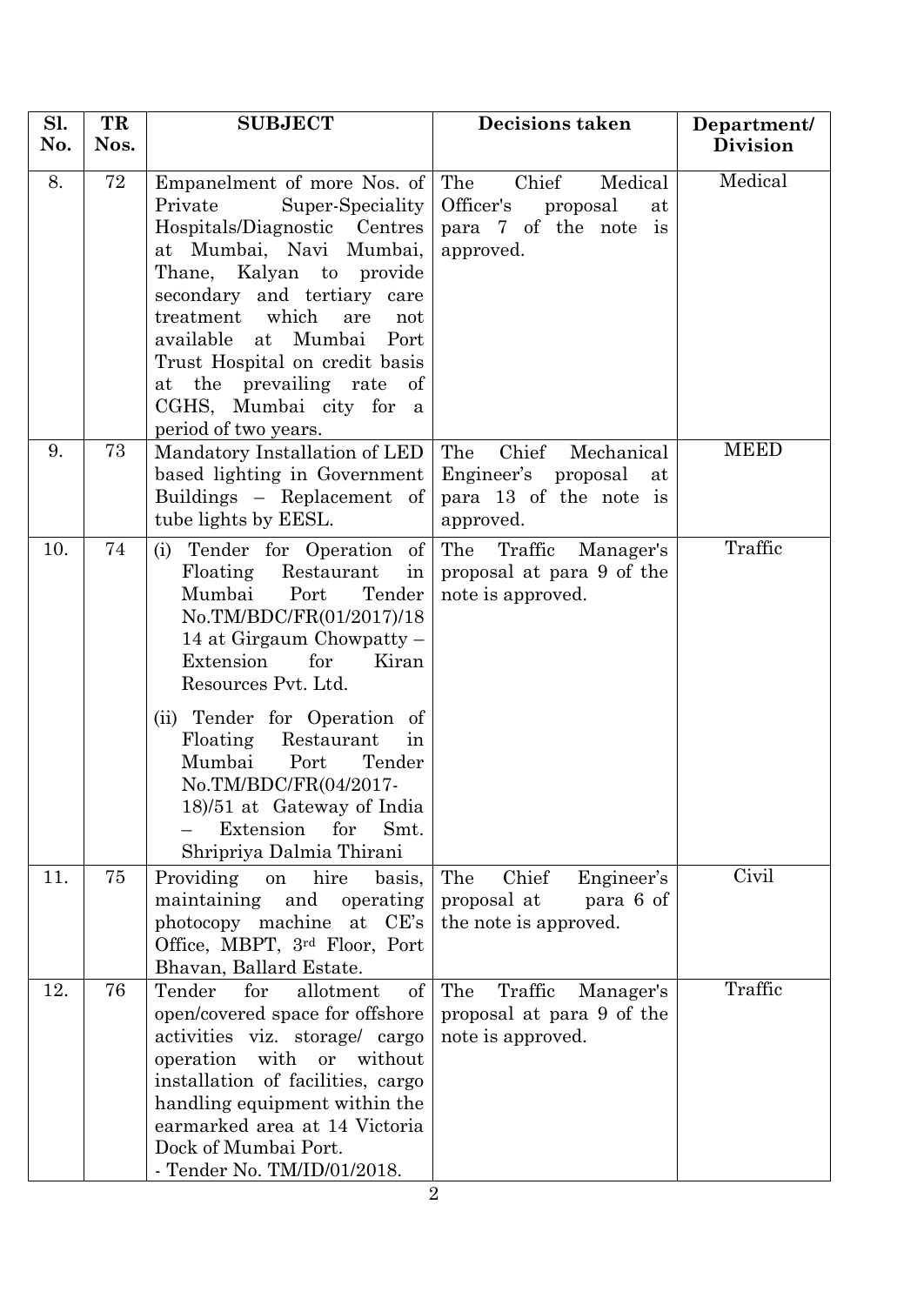| Sl.<br>No. | TR<br>Nos. | <b>SUBJECT</b>                                                                                                                                                               | Decisions taken                                                                                                                                                                                | Department/<br><b>Division</b> |
|------------|------------|------------------------------------------------------------------------------------------------------------------------------------------------------------------------------|------------------------------------------------------------------------------------------------------------------------------------------------------------------------------------------------|--------------------------------|
| 13.        | 77         | Demolition<br>of<br>$\overline{2}$<br>minor<br>behind<br>Nirman<br>structures<br>Bhavan in connection with<br>Traffic Evacuation Plan.                                       | The<br>Chief<br>Engineer's<br>proposal at<br>para 4 of<br>the note is approved.                                                                                                                | Civil                          |
| 14.        | 78         | Delegation<br>of<br>for<br>powers<br>out<br>of<br>carrying<br>control<br>development and use of land.                                                                        | The<br>Chief<br>Engineer's<br>proposal at para 3 of the<br>note is approved.                                                                                                                   | Civil                          |
| 15.        | 79         | Technical<br>Financial<br>and<br>Eligibility criteria for Annual<br>Contracts.                                                                                               | The<br>Chief<br>Engineer's<br>proposal at para 6 of the<br>note is approved, subject<br>to condition that contract<br>will be renewable after<br>one year on satisfactory<br>work performance. | Civil                          |
| 16.        | 80         | of<br>Development<br>Grant<br>Permission by MbPT within<br>SPA jurisdiction - Approval to<br>the charges and Fees and<br>NOCs.                                               | The<br>Chief<br>Engineer's<br>proposal to levy charges<br>mentioned at paras 2 to 7<br>of the note plus GST as<br>applicable is approved.                                                      | Civil                          |
| 17.        | 81         | Construction of multi-purpose<br>jetty at Girgaon Chowpatty.                                                                                                                 | Chief<br>The<br>Engineer's<br>proposal at paras 7 and 8<br>of the note is approved.                                                                                                            | Civil                          |
| 18.        | 82         | Demolition of dilapidated Old The<br>Revenue<br>Sassoon Dock.                                                                                                                | Chief<br>Engineer's<br>Office Building at proposal at para $5$ of the<br>note is approved.                                                                                                     | Civil                          |
| 19.        | 83         | Appointment<br>of designated<br>for<br>officers<br>carrying<br>out<br>functions under MRTP Act<br>1966 as Mumbai Port<br>is<br>declared Special Planning<br>Authority (SPA). | The<br>Chief Engineer's<br>proposal at para 4 of the<br>note is approved.                                                                                                                      | Civil                          |
| 20.        | 84         | Invitation of tenders<br>for<br>Service between<br>Ropeway<br>Haji Bunder, Sewree<br>and<br>Elephanta Island in Mumbai<br>Harbour.                                           | The<br>Chief<br>Engineer's<br>proposal at para 21 of the<br>note,<br>subject<br>the<br>to<br>modification as decided<br>and brought out in the<br>Note of Discussion is<br>approved.           | Civil                          |